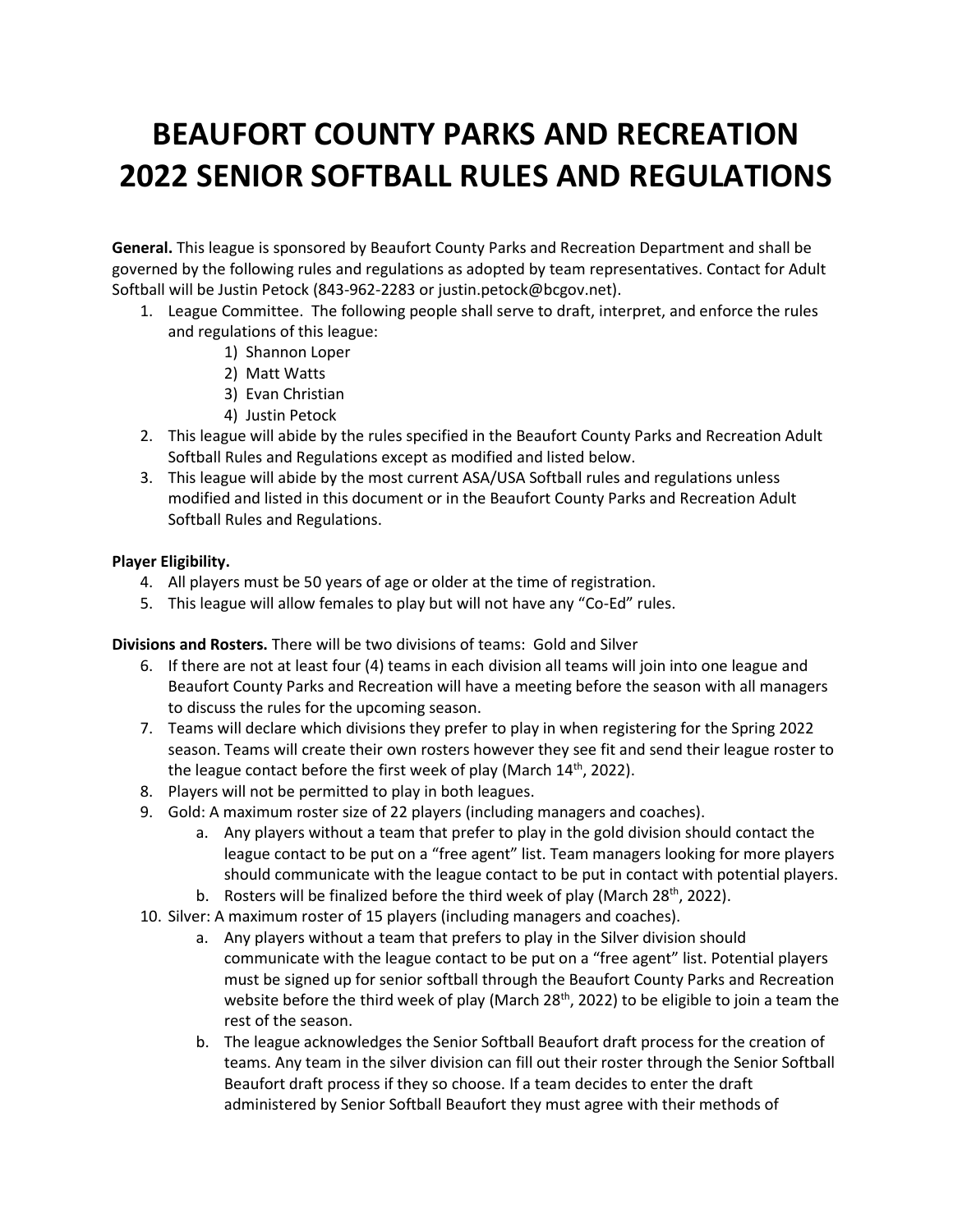evaluation and selection. Otherwise, teams will follow the league rules on adding players.

- c. Players that do not have a team after the initial creation of teams will be assigned to the "Taxi Squad." These players will be informed ahead of the season of their status on the Taxi Squad to which they can accept or deny.
- d. With the creation of the Taxi Squad coaches/team representatives will acknowledge the possibility of competitive balancing issues due to the unknown level of play of the Taxi Squad players.
- e. If a team believes that they will have less than 11 players for a given week, then they may add Taxi Squad player(s) for that week only. Each Taxi Squad player will be rotated as first, second, etc. to be selected. Teams are required to inform the league contact at least 24 hours prior to their game to access a player(s) from the Taxi Squad list. The league contact will communicate with Taxi Squad players and maintain the temporary Taxi Squad list. Teams are not required to use the Taxi Squad, it is optional.
- f. Any player used as a fill in Taxi Squad player will be returned to the bottom of the temporary Taxi Squad list in the order they were taken off.
- g. If teams lose players for the season due to injury, relocation, or quitting which puts them under the minimum full playing roster (11 players) they may add a player from the Taxi Squad to their permanent roster to finish the season. The Taxi Squad permanent list will be created in order of sign up and the team will receive the player at the top of the list. The permanent Taxi Squad list will be maintained by the league contact.
- h. Rosters will be finalized at the conclusion of each team's final regular season game. (Date may vary). No players will be added to rosters and no "Taxi Squad" players will be used during the Silver league playoffs.

## **Game Play.**

- 11. A pitching screen is optional to be used. The teams will provide their own screen and must follow the rules listed below:
	- a. This screen must be placed in such a position that it covers a minimum of half the pitching rubber and a maximum of six feet in front of the pitching rubber in the direction of home plate. This will be at the discretion of the umpire.
	- b. The pitcher must have one foot still in contact with the pitching rubber at the release of the pitched ball.
	- c. A ball put in play by the batter that comes in contact with any part of the screen shall be considered a strike and a dead ball. If it is the batter's last foul, it is a dead ball and the batter will be out.
	- d. A ball thrown by a defensive player that contacts any part of the screen shall be considered a live ball and be in play.
- 12. A strike mat will be used at home plate. All legally pitched balls (6-12 foot arc) that hit any part of the home plate or strike mat will be called a strike.
- 13. The umpire will announce that a pitch is "illegal" if it is outside of the 6-12 foot arc. If the batter does not swing at the pitch, it is a ball. If the batter swings at the pitch, then it will be treated the same as a legal pitch.
- 14. A double bag will be used at first base with the outer bag (generally orange) being in foul territory. The defensive first baseman must use the inner bag (generally white) and the runner must use the outer bag. However, when no play is being made at first base, the batter/runner may use either of the two bags.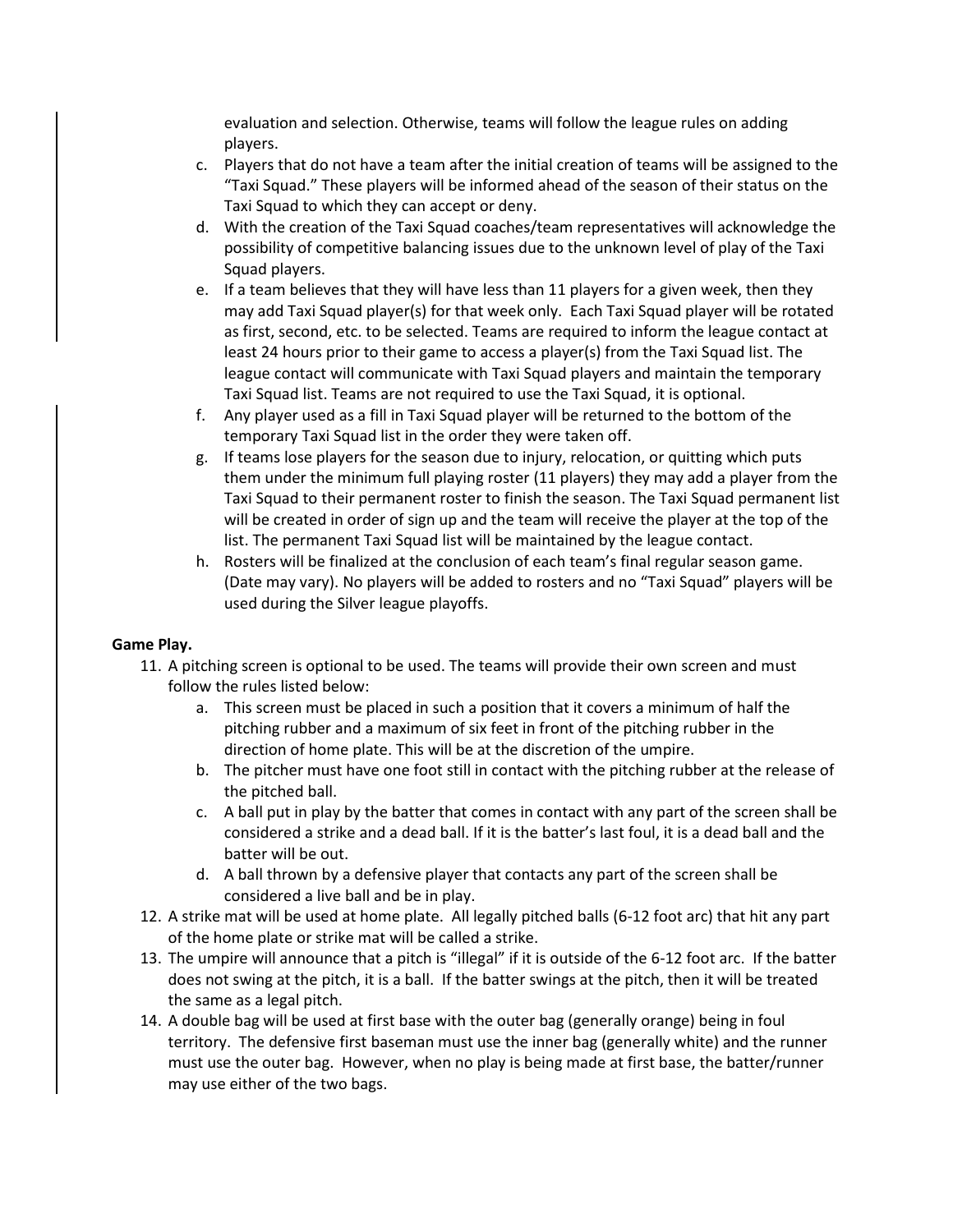- 15. A commitment line (or point of no return) will be marked perpendicular to the 3<sup>rd</sup> base foul line and placed 20 feet from home plate.
	- a. Once a runner's foot touches the ground on or past the commitment line, the runner must continue to the scoring plate
	- b. If he crosses back over the commitment line towards 3B, the runner is out.
- 16. A scoring plate (or auxiliary home plate) will be placed 8 feet from the back of the home plate in a straight line with first base.
	- a. The scoring plate is to be used by the runner only.
	- b. The defense can only get the runner out by touching home plate while in possession of the ball.
	- c. If the runner touches home plate/strike plate mat, the runner is out.
	- d. All plays at home plate are force plays.
- 17. Runners going into  $2^{nd}$  or  $3^{rd}$  base must slide or go in standing.
	- a. There is no over-run rule at  $2^{nd}$  or  $3^{rd}$  base.
	- b. The runner must make every effort to avoid colliding with a defensive player. If the umpire judges that the runner did not make such an effort, the umpire will call him out.
	- c. The umpire will use standard ASA Softball rules to determine which player, if any, is responsible for interference when a runner collides with a fielder while running between bases.
	- d. Tagging of runners is allowed except past the commitment line.
- 18. An 11<sup>th</sup> fielder (includes a middle fielder or rover plus a  $4<sup>th</sup>$  outfielder) will be allowed. A team's use of 11 fielders is not dependent on the number of fielders available to its opposing team. Outfielders must take a position behind the 200-foot line until the ball is hit by the batter.
- 19. Batting Orders
	- a. Gold: Teams can bat a maximum of 12 players.
		- i. Teams can use a DH (11 batting) or an EH (12 batting), but not both.
	- b. Silver: Teams must bat all rostered players. Any late players will be added to the bottom of the batting order and can be put in the field as needed.
	- c. If a player becomes ill or is injured during the game and is removed from the game, their team will not be penalized with an automatic out when that player is due to bat, provided they advise the umpire and the opposing manager at the time of the illness or injury.
- 20. Courtesy runners may be used at any time once a batter gets on base.
	- a. The same courtesy runner may not be used more than once in the same inning unless running for the same batter.
	- b. Gold: There is no limit to the number of times a courtesy runner can be used in a game.
	- c. Silver: Any player is limited to be a courtesy runner a maximum of twice per game. If a team inserts a player as a courtesy runner more than twice in the game, then, after the courtesy runner touches the base involved, the opposing manager may challenge the rule violation with the opposing manager. If both managers agree that a violation has occurred, then the player will be called out. It is each manager's responsibility to track the use of courtesy runners used by both teams.
- 21. The ball and strike count will be 1 and 1 when a batter steps to the plate.
- 22. All batters will be given a courtesy foul ball. If the batter hits a foul ball after the courtesy foul the batter will be called out.
- 23. Home Run Rule
	- a. Gold: Each team is limited to five (5) over the fence home runs in a game. Any subsequent over the fence home runs will result in the batter being called out.